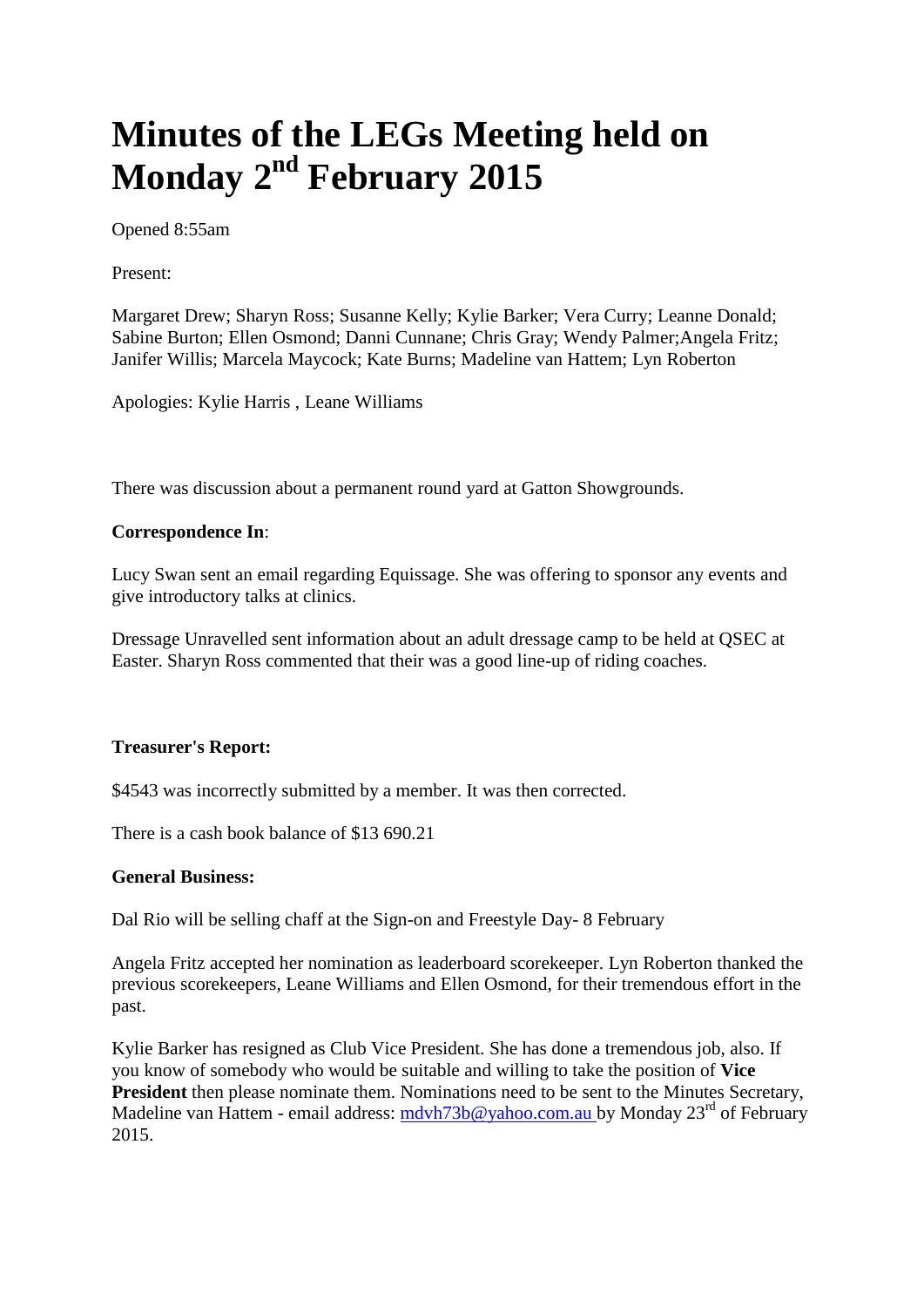The Club is also looking for a **Judges Co-ordinator.** Our previous Judges Coordinator, Janifer Willis, has done a wonderful job finding the judges for all the events. If you know of anyone who would be willing and suitable to take the position of Judge Coordinator, then please nominate them.

It was also suggested by Susanne Kelly that because the **Minutes Secretary** now had more responsibilities, then this position also be put forward for nomination.

The duties of the Minutes Secretary are as follows:

- Take minutes at all club meetings
- Circulate minutes to committee for approval following meeting
- Forward minutes to the social media officer for posting to website and circulation to members.
- Coordinate incoming and outgoing correspondence
- Order all necessary equipment and awards ie ribbons,rugs, stationary as required by the club and coordinate with the Treasurer
- Ensure ribbon, stationary and operational supplies are sufficient prior to each event
- Provide feedback to committee of DQ changes and/or updates

Reminder: All nominations need to be sent to the Minutes Secretary at the following email address: [mdvh73b@yahoo.com.au](mailto:mdvh73b@yahoo.com.au) by Monday 23 February 2015. Thank you.

Margaret Drew reported that the Rosewood Equestrian Club had been approached by EQ. Equestrian Queensland was interested in the 280 acres of land at Rosewood becoming a State Equestrian Centre. They are also currently looking at other sites.

Janifer Willis needed to confirm competition dates for 2015. These dates are as follows:

- 8 February- Sign-on and freestyle
- 15 March Members day
- 12 April Members day
- 17 May Members day
- 14 June Members day
- 11/12 July Members day (Sunday) Protocol Day (Saturday)
- 8/9 August Masters -(now Official and Members Day)
- 19/20 September Hack Day (Festival of Dressage dates also)
- 11 October Club Championships
- 17 October Masters Day
- 21/22 November Twilight competition and freestyle